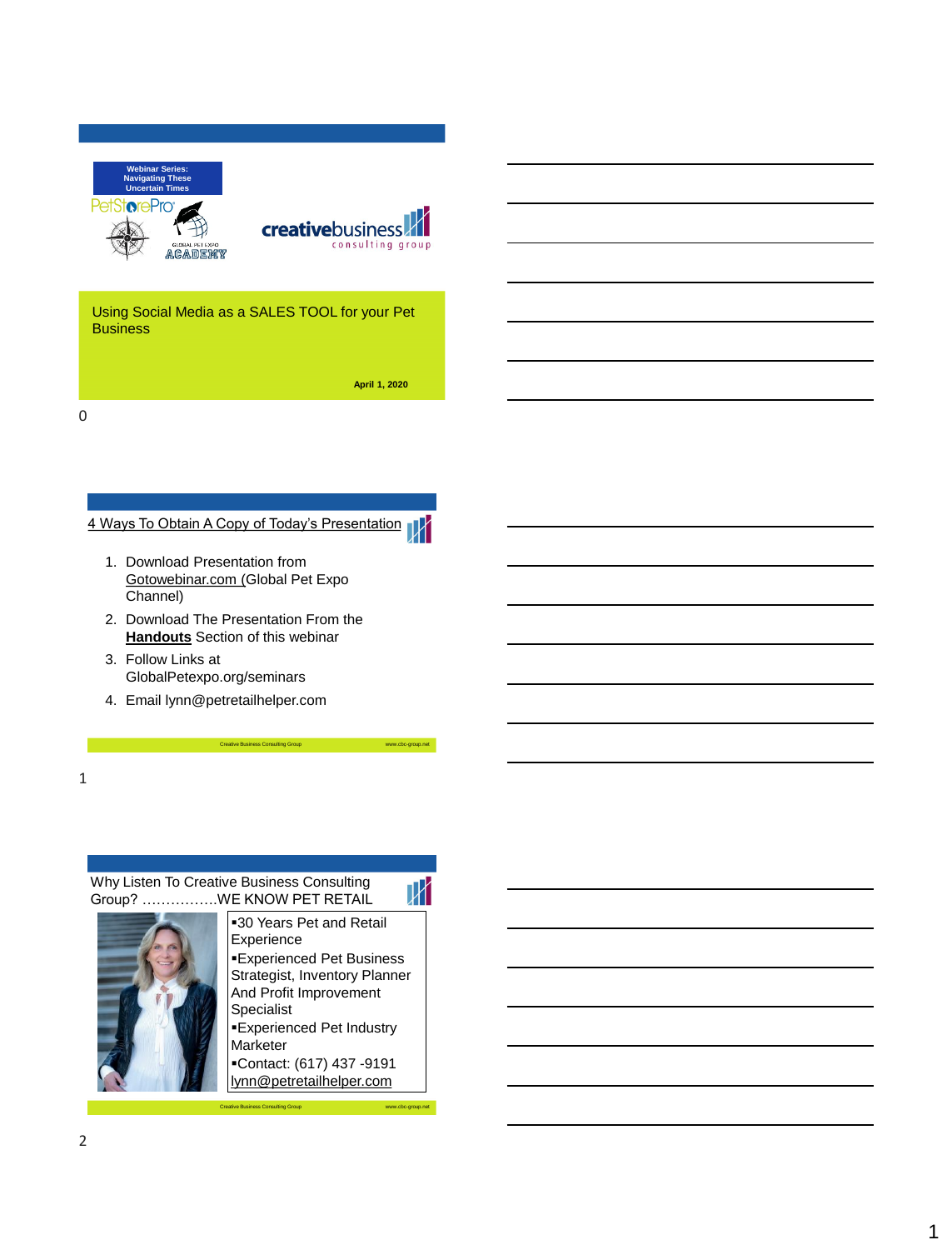#### How Consumers Feel About Going Places Has Dramatically Changed Since Coronavirus Outbreak

|                                                           | <b>Currently avoiding</b> | Will avoid |
|-----------------------------------------------------------|---------------------------|------------|
| Public transportation                                     | 49.3%                     | 73.1%      |
| International travel (e.g., vacations,<br>business trips) | 47.4%                     | 68.2%      |
| Shopping centers/malls                                    | 47.2%                     | 74.6%      |
| Movie theaters                                            | 41.9%                     | 66.6%      |
| Medical centers/hospitals                                 | 38.9%                     | 50.6%      |
| Community centers                                         | 35.5%                     | 56.9%      |
| Restaurants/bars/coffee shops                             | 35.3%                     | 60.5%      |
| Shops in general                                          | 32.7%                     | 52.7%      |
| Sports events                                             | 32.0%                     | 58.8%      |
| Other entertainment/leisure venues                        | 21.6%                     | 40.7%      |
| Schools/colleges                                          | 21.1%                     | 39.3%      |
| My workplace                                              | 11.1%                     | 17.0%      |
| Other                                                     | 2.4%                      | 1.4%       |

#### postive Business Consulting Group **Will It Have Long Term Effects About How Consumers Shop At Your Pet Store?**

3







Gartner Creative Business Consulting Group www.cbc-group.net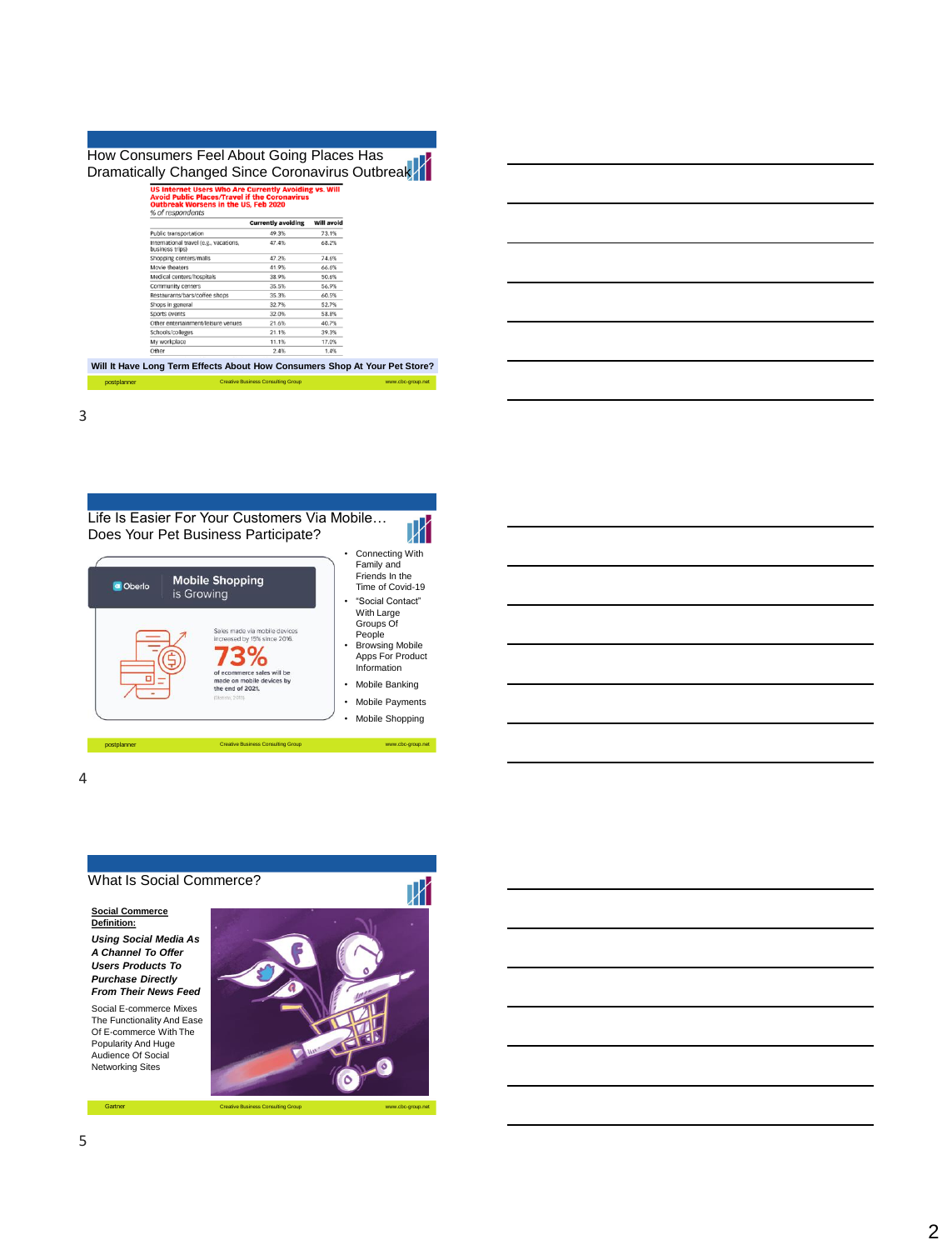Social Commerce 2020 - Why It Matters….



• It Is A Key Component In The Great Experience When Users Love Feed Content, S-Commerce Lets Them Click Directly To The Purchase To Ensure A Smooth Journey

**It Thrives On Community Using S-Comm, Pet Retailers Can Create An Experience Users Want To Share, it Increases Repeat Purchases And Drives New Customers**

• Allows Brands To Reach A Highly Engaged Audience. *S-Comm Simplifies YOUR CUSTOMERS' Path To Purchase At Checkout*

Creative Business Consulting Group www.cbc-group.net

6

7

Absolunet



Think of Social Media as a Window Display, Not a Mannequin

Gartner Creative Business Consulting Group www.cbc-group.net

*Your Social Content Is The Digital Equivalent Of A Window Display* The Goal Is To Bring Your Audience Into Your Store … Not To Just Buy The Products That Your Mannequins (Or Puppies) Are Wearing

Good Social Content Helps Expose Your Audience To A Broader Array Of Products That You Sell, Helping Each Potential Customer Find The Right Product

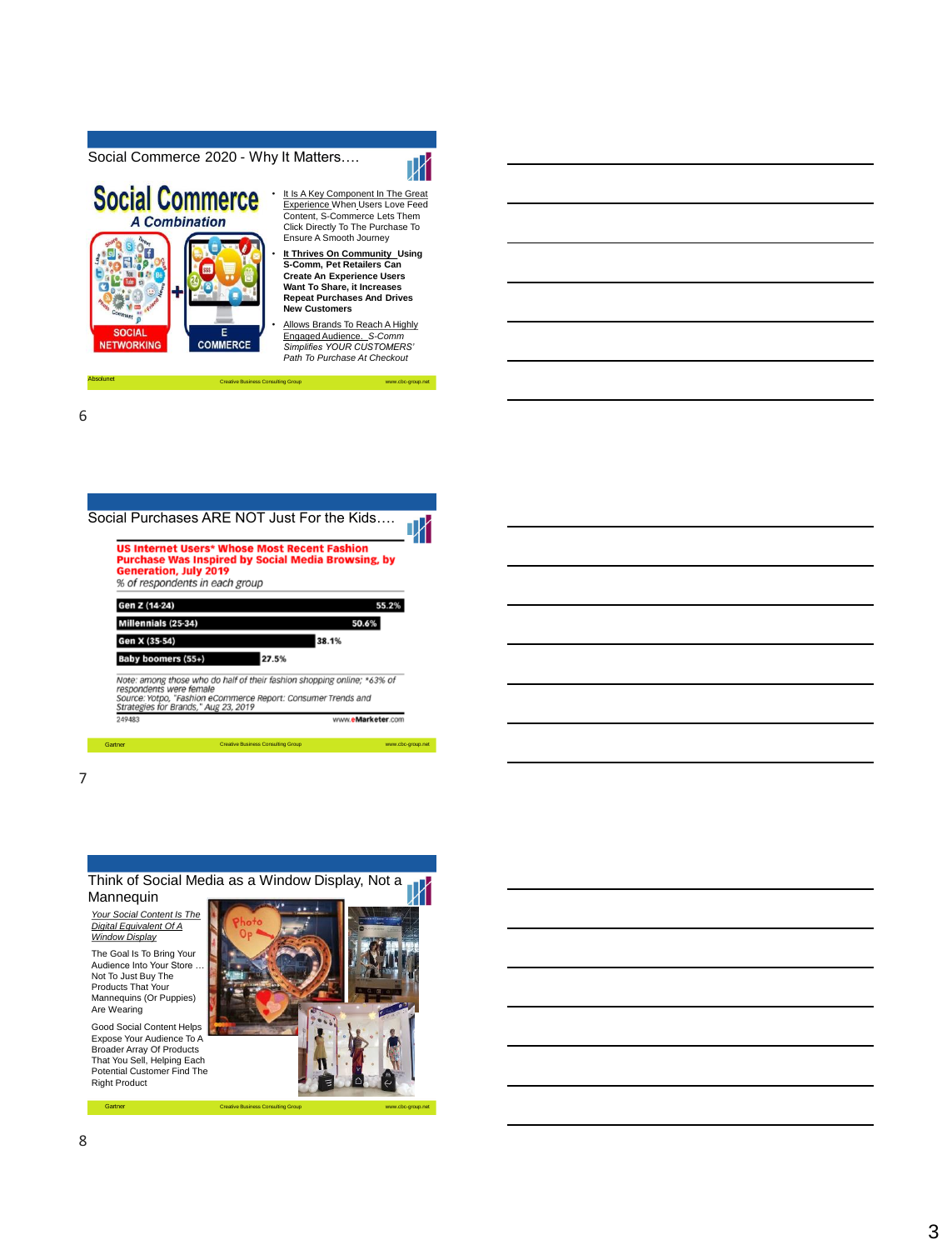# How to Use Social Commerce to Boost Small Business Revenue on Facebook



-group.net

- FB Currently Accounts for 64% Of Total Social Revenue<sup>.</sup> Blin • Facebook Is Figuring Out How To Retain Users By Showing Them
- Personal And Valuable Information In Their Feeds Using Mobile Platforms
- FB Algorithms Prioritize Posts That Are Most Likely To Get A Positive Reaction On An Individual Basis
	- It's SIMPLE the Goal is to Keep Users On The Platform Longer -- Which Results In Them Seeing More Ads
- *The Goal For Pet Businesses Will Be to To Figure Out How To Make Sure Their Ads Are In Their Audience's News Feeds*
- Key for Success Is To Use Data to Place Relevant, Engaging Ads In Front Of The Right People At The Right Time With The Right Message

9

Source: postplanner



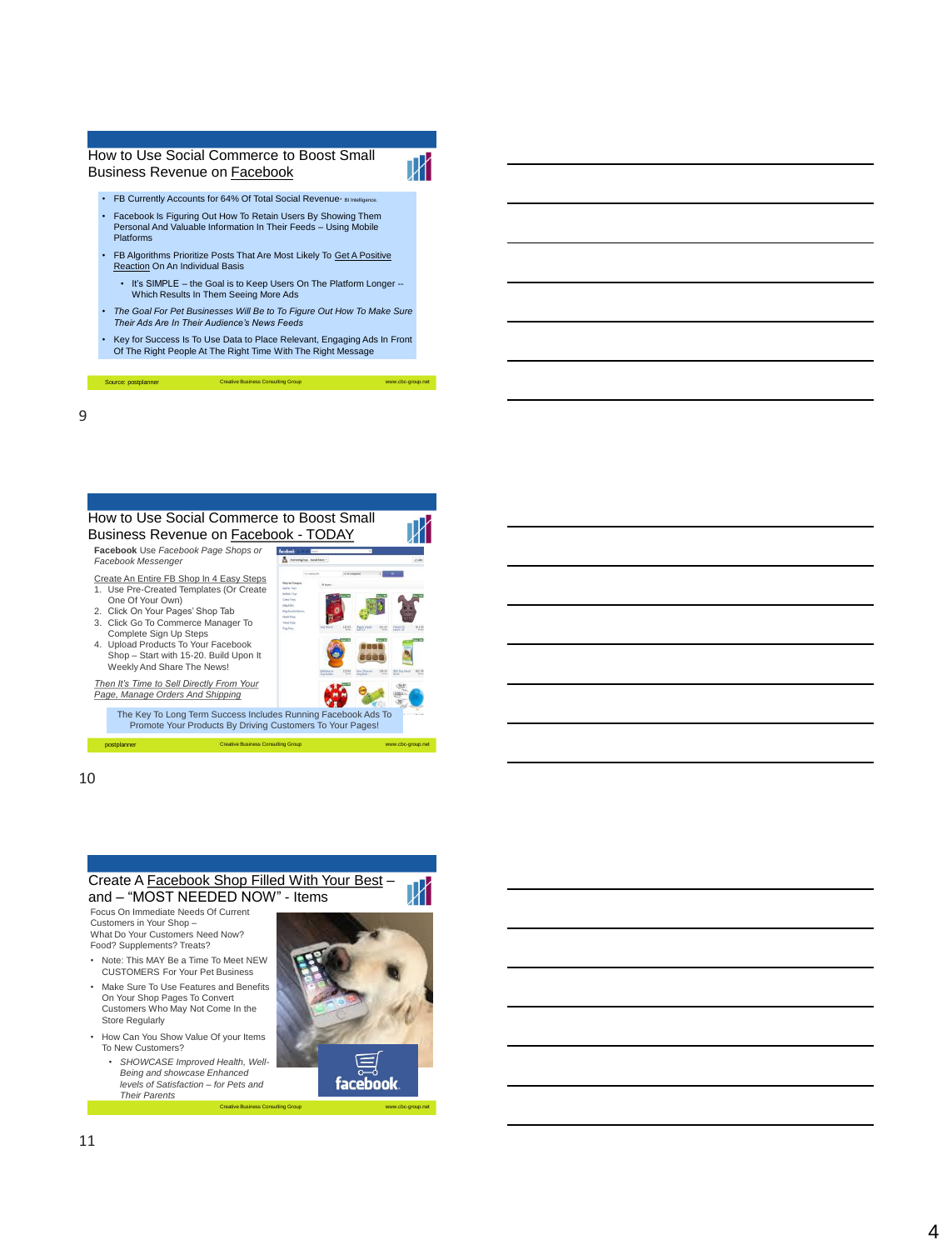



12



Gartner Creative Business Consulting Group www.cbc-group.net



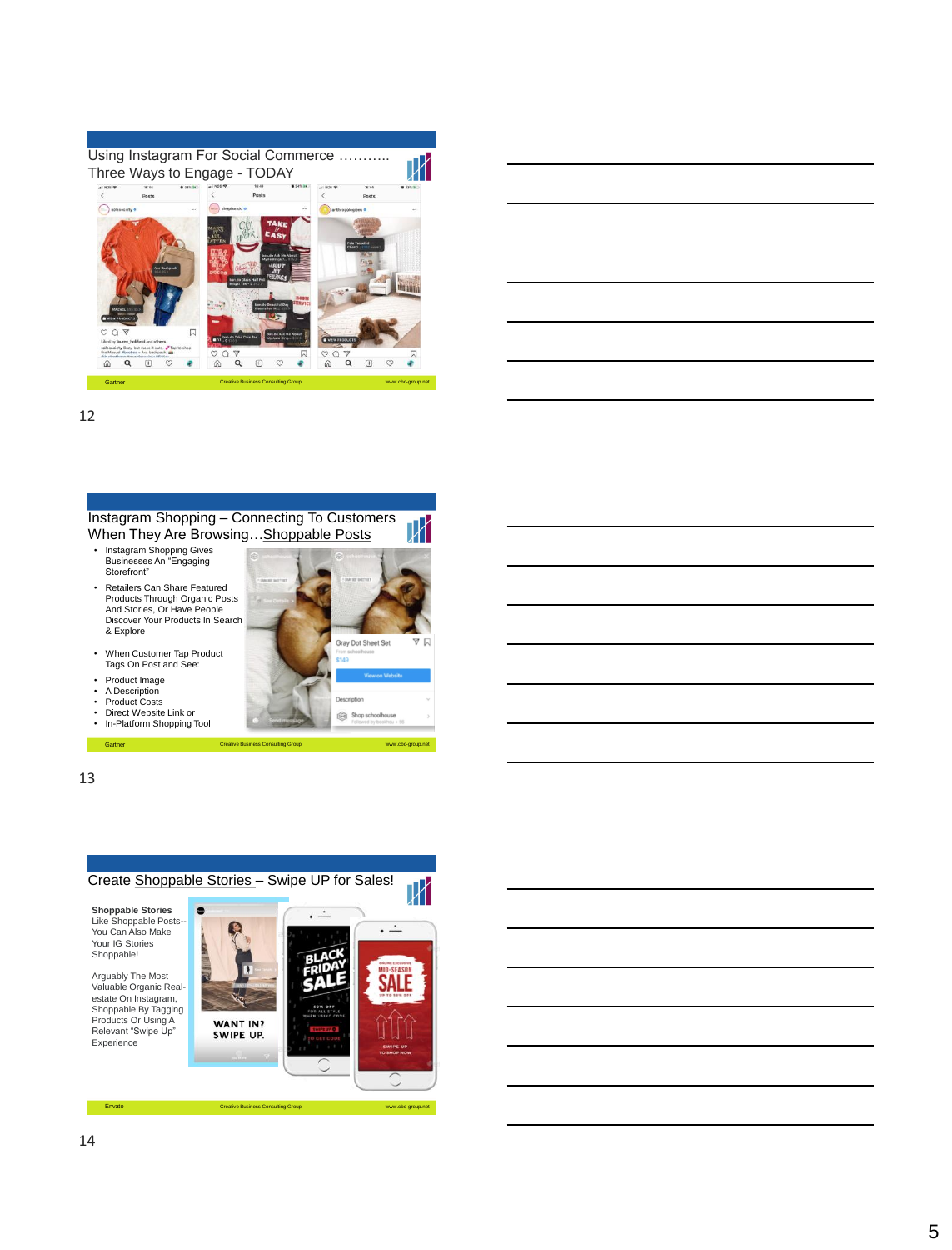# Leverage #linkinbio As A Strong Call To Action



Create Strong Calls -to -action By Driving Your Followers To The "Link In Bio" Section of Your Page:

Using Linkin Bio -Customers Can:

- Browse Entire Feed Discover New Products
- Engage With Other Branded Content (Blog Posts, etc.)



15



16

#### Using Pinterest Already? Make It A Social Shopping Experience – NOW

Planoly Creative Business Consulting Group



-group.net

Pinterest Works As A Social Commerce Opportunity Because Users Are Already Used To Actions While Browsing!<br>• It's Built To Help Influence Future Purchases For Customers In Research And

- Consideration Phase And To Position Content (and/or Products)
	- 87% Of Pinners Say They Have Purchased Something As A Result Of Pinterest\*
	- 93% Of Pinners Use Pinterest To Plan Or Make Purchases\*
- Engaging Pins That Provide Value To Your Audience Will Maximize Your Social Commerce Success. What Type Of Pins Add Value For Customers?
- 
- Useful (54%)<br>• Helpful (50%)
- Inspiring (45%)
- Content Tip:

Think About How Your Content And Products Fit Across The Pinner's Journey

Creative Business Consulting Group www.cbc -group.net \* Source: Millward Brown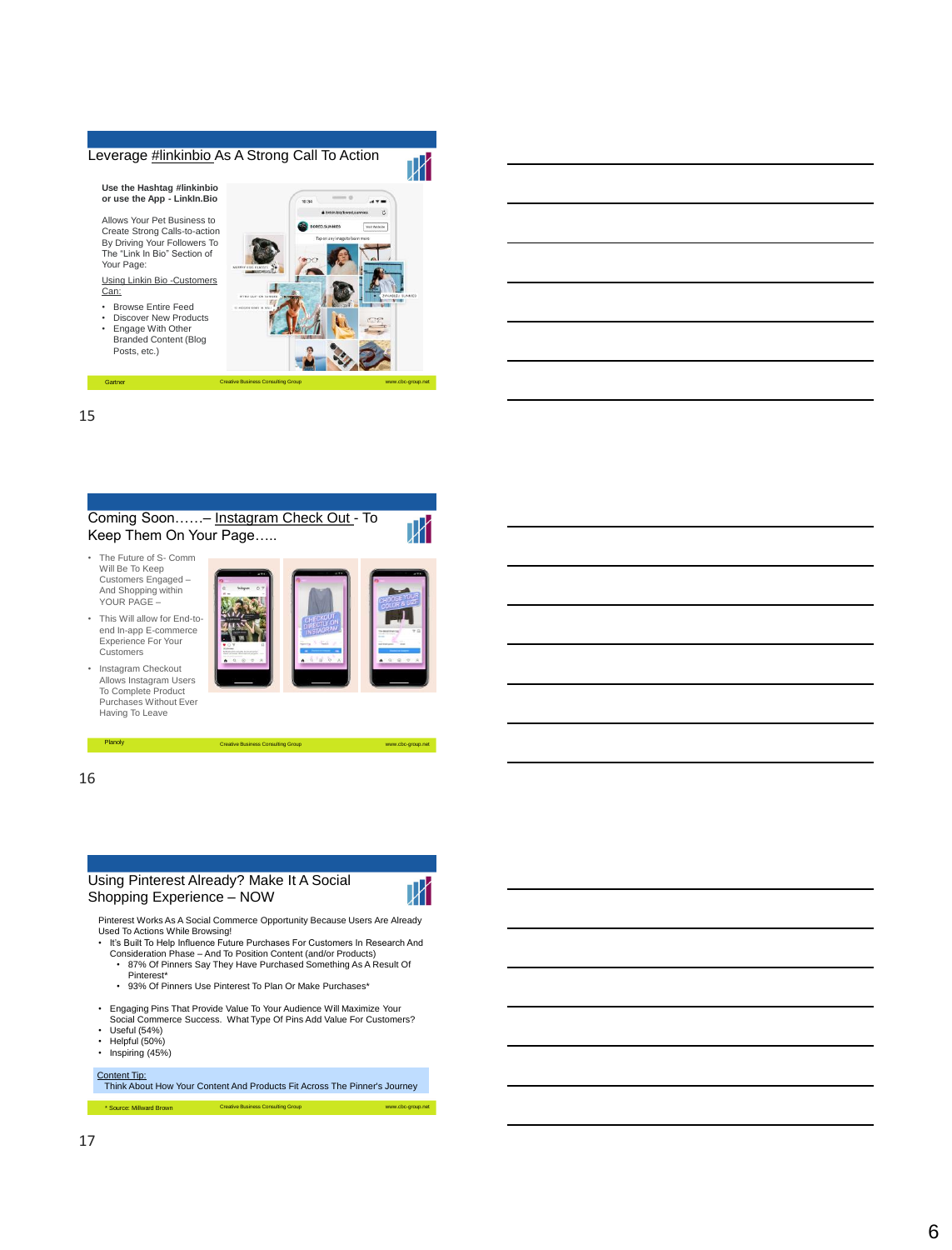



18





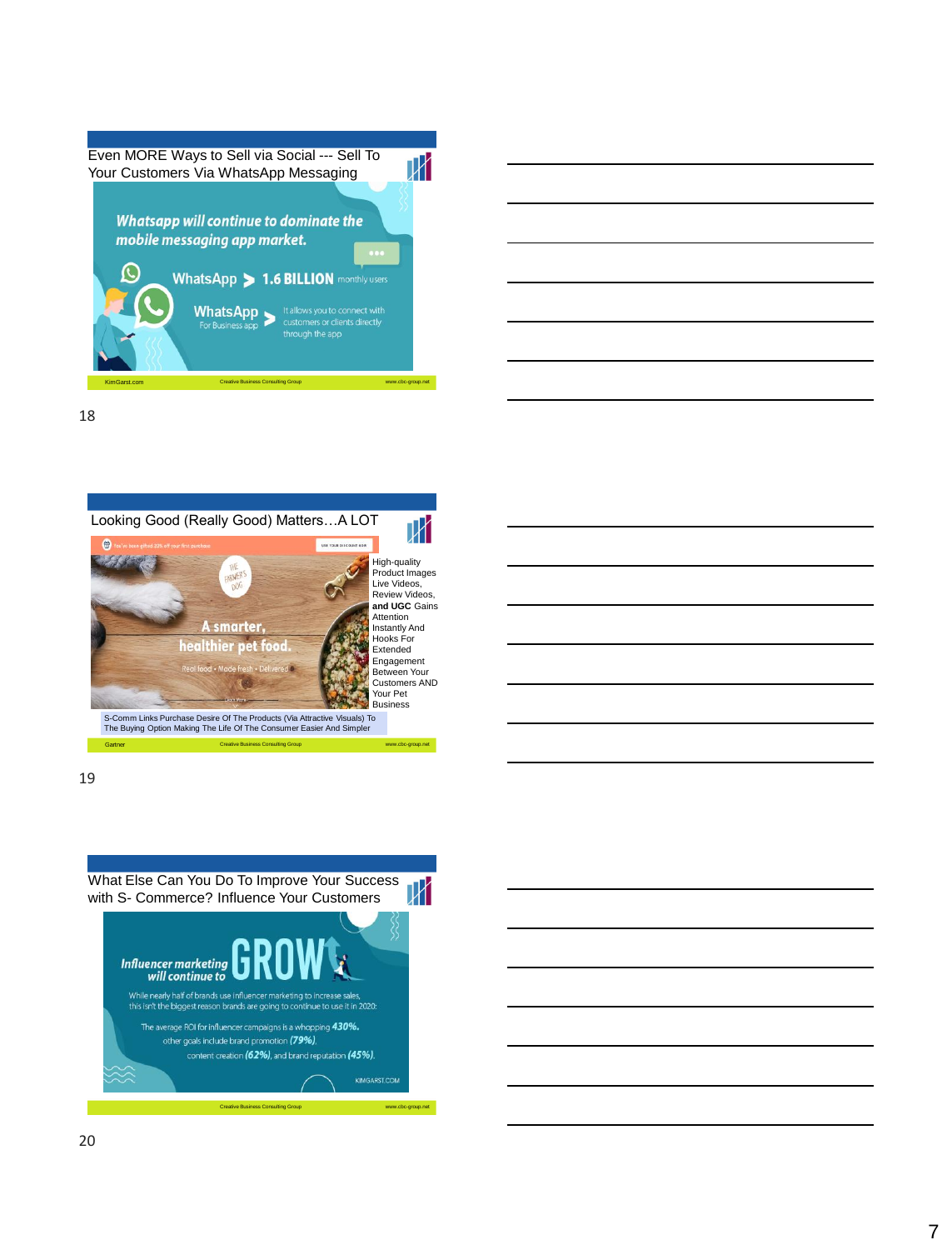Build an Acquisition Strategy Around Micro-Influencers – Think Small, AND Mighty…….

Influencers Allow Brands To Both Source Content And Increase Distribution

Gift Products To Influencers - Provide Loose Creative Guidelines **Brands** Allow Micro-influencers To Do What They Do Best: Create Content And Excitement About Products That Resonate With Followers That Helps Demonstrate the Trustworthiness of your

Store/Products Kimlevine.com

Ж Q ů

Creative Business Consulting Group www.cbc-group.net

 $\Box$ 

21



22

#### Need Some Inspiration on Where to Start? 5 Types of Instagram Stories

**How-to's And Tutorials** Stories' Sequential Format Makes Them Perfect For Step-by-step, How-to Style Content Think Bite-sized Educational Content About Pets, Etc.

This Tutorial Story Breaks Down Step-by-step How To Take The Perfect Photo Bonus Tip: Add A Callto-action For Sharing To Get More Engagement

**Sharing User Generated Content (UGC)**

 $\mathbb {M}$ 

Many Brands Share Stories Dedicated To Their Followers' UGC Such As Tagged Customer Photos.

Stories Represent A Fantastic Place To Publish UGC If You Don't Want It To Dominate Your Main Feed. This Is Especially Important As You Don't Want Your Valuable Shout-outs From Followers To Go To Waste.

Creative Business Consulting Group www.cbc-group.net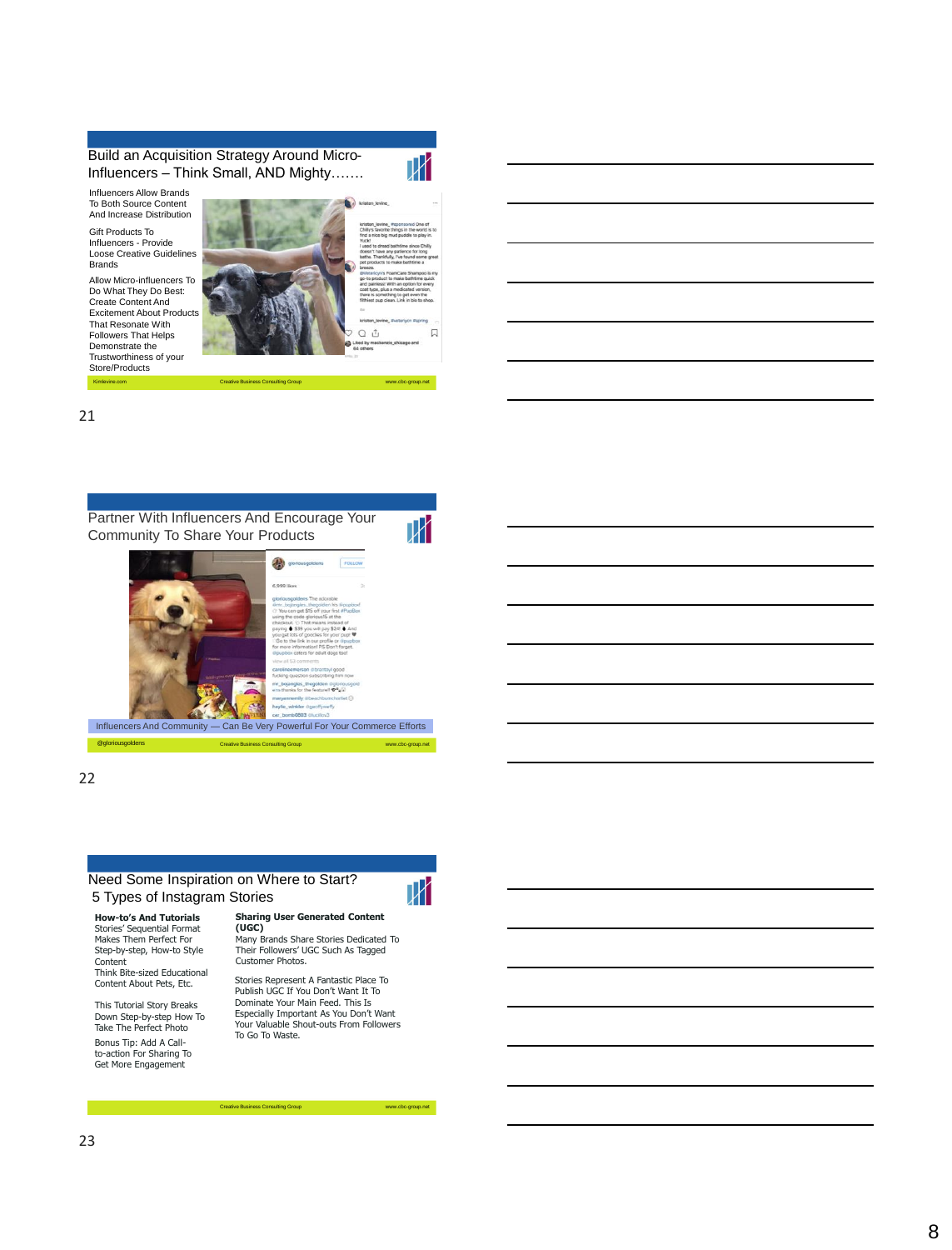#### Need Some Inspiration on Where to Start? 5 Types of Instagram Stories

**Promos**

**Behind -the -scenes Stories** Instagram Stories Don't Have To Be Big, Polished Productions –

Creating Stories That Are Sort Of Off-the -cuff While Hosting Events Or Attending Trade Shows (like this one!) Are Great Ways To Give Your Customers Insight Into Your Pet Business and Make them "Insiders"

Take Your Followers Along For The Ride - Put The "Human/Pet" Side Of Your Business On Display **Time -sensitive Offers, Deals And** 



-group.net

ГX

-group.net

Instagram, You Can Do The Same Via Stories

Creative Business Consulting Group www.cbc www.cbc

Use Stories To Create Limited -time Deals Or Highlight A Current Sale (Note: Ask Vendors At THIS SHOW If They Want To Sponsor Some Of Your IG Offers!

24

#### 5 Types of Instagram Stories

**Special Announcements** Announcements That Keep Your Followers Guessing Through Every Step Of Your Story Represents One Of The Most Creative Ways To Use The Format

Use A Story To Tease A Promotion/Event!

Use Playful Tactics To Generate Buzz and Talk About Something Going On Via A Series Of Stories (1 week)

Use Subsequent Stories To Flush Out Entire Event. Key is to Pique Your Customers Interest (1 -2 Weeks)



Creative Business Consulting Group www.cbc www.cbc

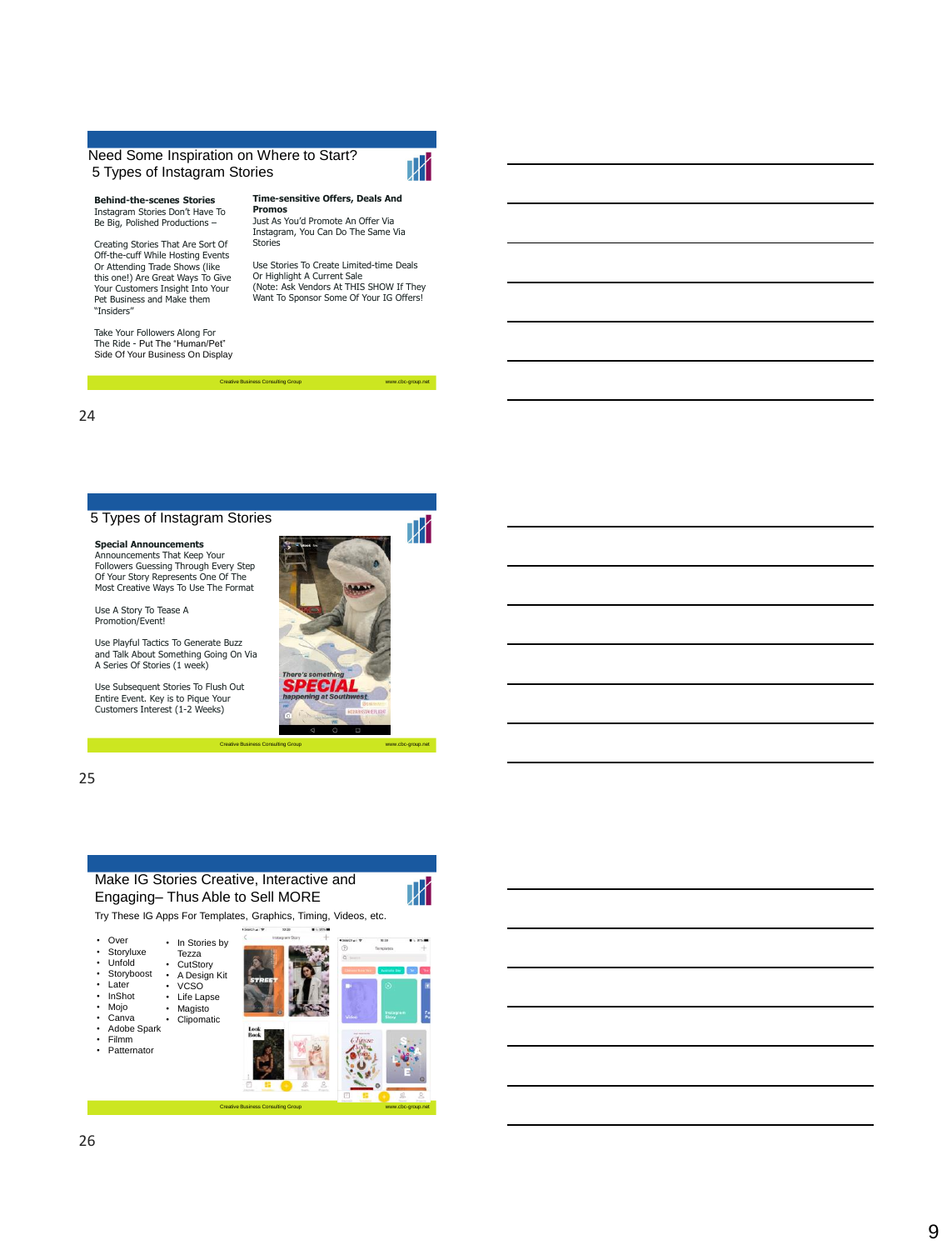#### Tips For Creating Content That Will Convert Your Customers From Browsers To Buyers



**Create A Call To Action** Creating A Special Call To Action On Your Social Media Website Leading To A Dedicated Landing Page, Captures More Customers. For Instance: Put A Link On One Of Your Posts To A Devoted Landing Page With A Special Offer Or A Promotion Code.

#### **Use Special Hashtags**

Hashtags Provide Easy Interaction With Users. People Follow Hashtags They're Interested In; Use Them To Find A Wealth Of New Prospects To Follow.

#### **Make People Give You Their Money**

**People Use Social Media To** Relax And Entertain. However, If They See A Photo Of One Of Your Products And Decide To Buy It, They May Not Actively Try To Find It On Your Website.

Always Promote Your Products On Social Media, Make It As Easy As Possible For People To Find The Path To Buy Them

-group.net

Т

27

Tips for Effective Social Commerce – Measure… And Adjust… Again AND Again……

Gartner Creative Business Consulting Group www.cbc www.cbc

| The Devil Is In the       |
|---------------------------|
| Details Use SM            |
| Analytics To See          |
| <b>Which Content Is</b>   |
| <b>Effective At</b>       |
| <b>Engaging Your</b>      |
| Customers                 |
| <b>Check Posting</b>      |
| Statistics-Check          |
| Variables Like Time       |
| Of What Day You           |
| Make Posts, etc.          |
| <b>What Content Works</b> |
| <b>Best For Your</b>      |

Audience?



28

## Final Thoughts--- New Ways Marketing WILL BE Required in 2020 – START NO W

Gartner Creative Business Consulting Group www.cbc www.cbc



-group.net

-group.net

**It's Not Just You - Social Media Is Difficult.** Social Media Is A Challenging Channel For Small Businesses. You Must Set Expectations and Strategies To Have Success

**Optimize For The Right Things** Understanding The Ways In Which Social Media Can Have An Impact On Your Business Is Your First Step. Set Goals and Budgets Around Those To Get The Results You Want!

**Go Where Your Audience Is** Engage Where Your Audience Is Engaged. Post More Of What Your Audience Responds To. The Key is To Provide Value All the Time

**Invest In Tools To Streamline Your Process.** Build A Team That Will Help You Scale When You Are Seeing An Upward Trend In Your Numbers.

**Remember that True Success Comes From Envisioning Social Media As A Thriving Ecosystem Rather Than A Means To An End!**

e Business Consulting Group